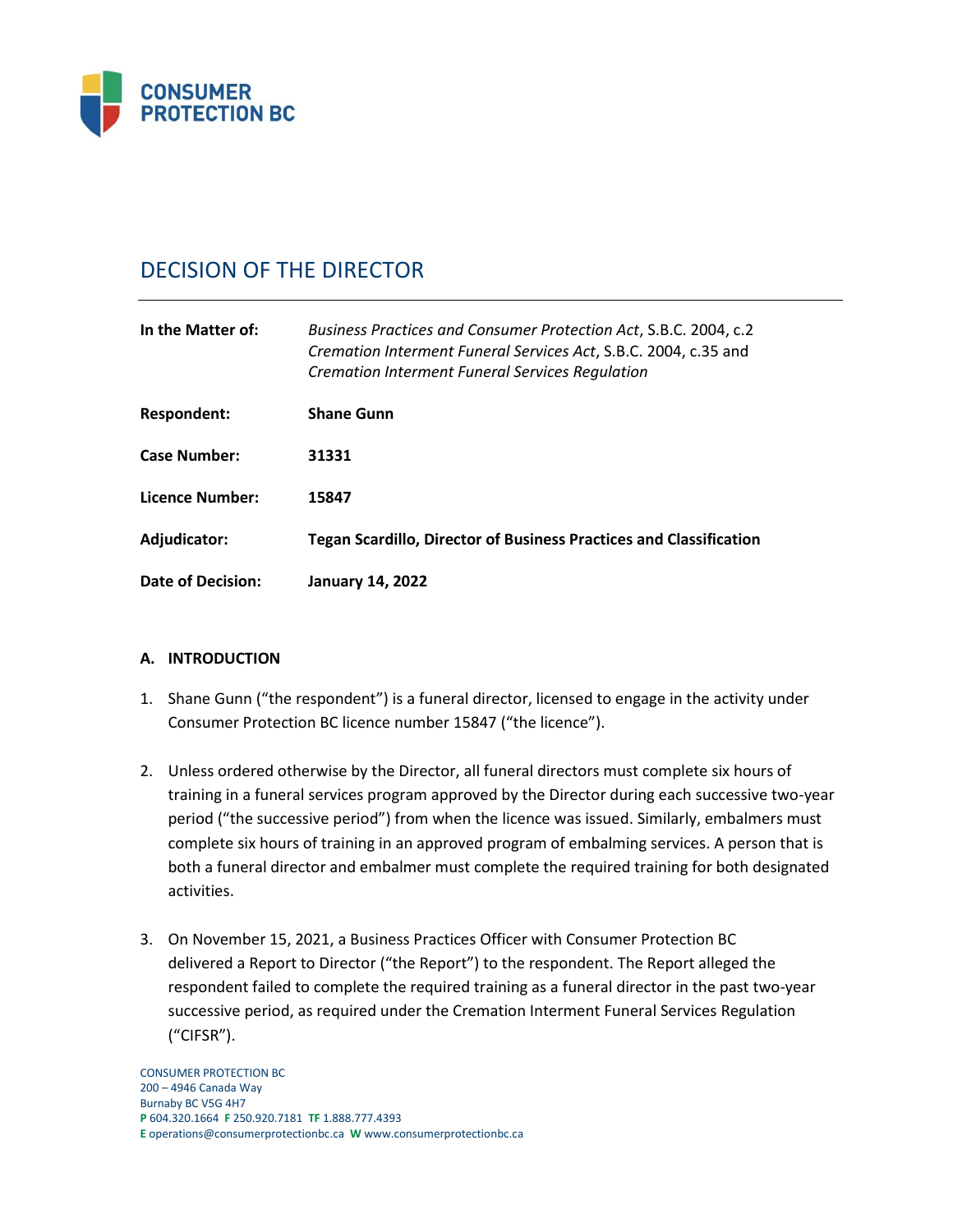Shane Gunn– January 2022 Determination Page 2 of 9

4. I have been delegated the authority of the Director to decide if a contravention to the legislation has taken place and what consequences, if any, should flow from a confirmed contravention.

## **B. OPPORTUNITY TO BE HEARD**

- 5. Prior to an action being taken under the *Business Practices and Consumer Protection Act*  ("BPCPA") and the *Cremation Interment and Funeral Services Act* ("CIFSA"), the person subject to the action must be provided with an opportunity to be heard.
- 6. An opportunity to be heard notice ("the notice") was emailed to the respondent on November 15, 2021. It provided the respondent with the opportunity to submit a written reply to the Report by November 29, 2021. The notice indicated after the opportunity to respond was completed, a decision maker for Consumer Protection BC would determine whether the alleged violation(s) occurred. Possible licensing and enforcement consequences for a confirmed contravention were described in the notice.
- 7. The respondent did not provide a response to the report.
- 8. I conclude the requirement for providing an opportunity to be heard has been completed.

# **C. ALLEGED CONTRAVENTION(S)**

- 9. The Report advances the following allegation(s):
	- 1. The respondent contravened CIFSR section 38(1)(a) by failing to complete the minimum required six hours of training in a program of funeral services approved by the Director during the past two-year successive period commencing on the date the respondent was first issued a funeral director licence.

## **D. LEGISLATION**

10. The legislation relevant to the alleged contravention is contained in the CIFSR:

## *Continuing education*

*38 (1)A person licensed as a funeral director, embalmer or both must complete a minimum of (a) 6 hours of training in a program of funeral services that is approved by the director, if licensed as a funeral director, (b) 6 hours of training in a program of embalming that is approved by the director, if licensed as an embalmer,*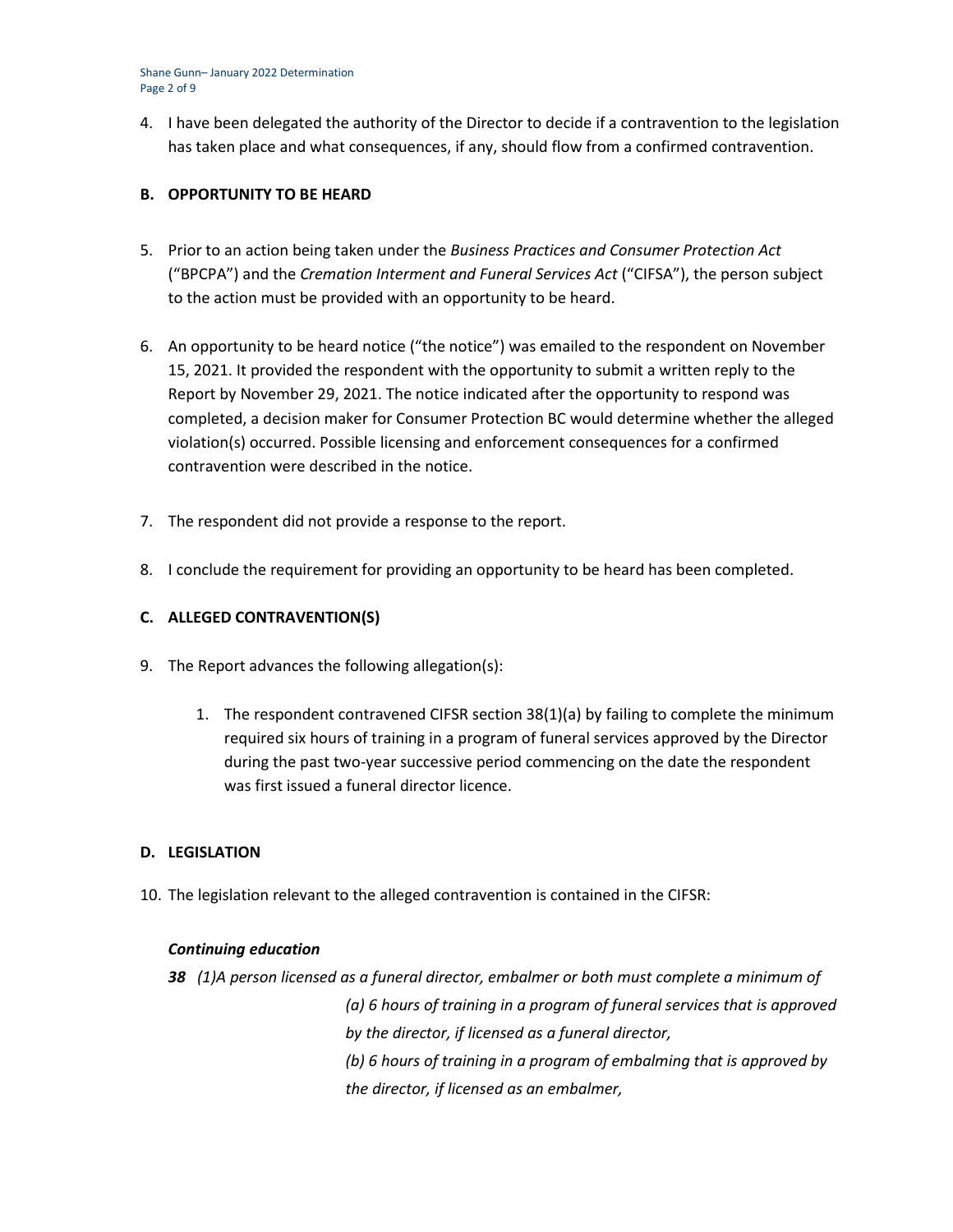*during each successive two-year period where the first two-year period commences on the date the person first received their licence to act as a funeral director or an embalmer or both in the Province.*

*(2) Despite subsection (1), the director may at any time require a funeral director or embalmer to take additional training in a program of funeral services education or embalming.*

## **E. EVIDENCE**

- 11. I have reviewed the Report in its entirety. I limit my comments to only the parts of the evidence necessary to give context to my decision.
- 12. The respondent was first issued the licence on September 15, 1999, to act and hold themselves out as a funeral director.
- 13. The most recent successive two-year period from when the respondent was first issued the licence commenced September 15, 2019 to September 15, 2021.
- 14. On July 21, 2020, the respondent was sent an email from Consumer Protection BC that showed the respondent had not completed any credits for funeral services in the current two-year successive period. The communication noted the required education credits were due on "9/15/2021".
- 15. On August 5, 2021, Consumer Protection BC emailed the respondent stating they had 6 funeral director credits due by "2021/09/15".
- 16. On August 18, 2021, Consumer Protection BC received information showing the respondent had completed 3 credits in a program of funeral services on August 12, 2021.
- 17. The Report to Director was emailed to the respondent on November 15, 2021.

## **F. ANALYSIS**

18. Without a response to the report, I am left with the evidence provided in the report and any course completion certificates to form the basis of my analysis and conclusion.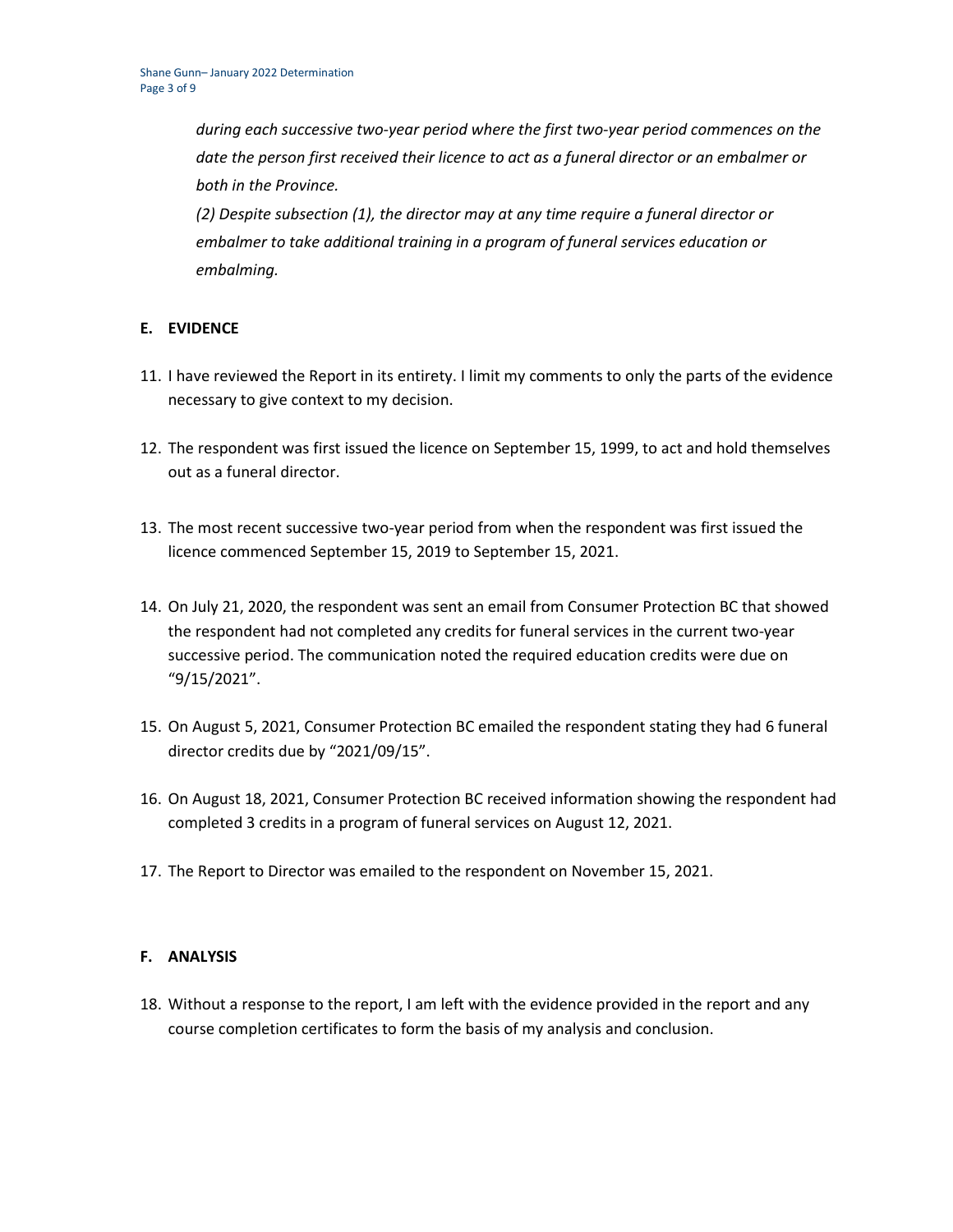19. The evidence clearly establishes in the last two-year successive period of September 15, 2019 to September 15, 2021, the respondent was required to complete a minimum of six hours in an approved program of funeral services. The responded did not complete the required training before the end of the last two-year successive period; therefore, I find the respondent contravened CIFSR section 38(1)(a).

## **G. DUE DIGILENCE**

20. The respondent is entitled to the complete defence of due diligence against the allegation if they show that all reasonable steps were taken to *prevent* the contravention from happening. The onus is on the respondent to establish this defence. I was not presented with any evidence to show due diligence by the respondent.

## **H. CONCLUSION**

21. I conclude the respondent contravened CIFSR section 38(1)(a) by failing to complete the minimum required six hours of training in a program of funeral services approved by the Director during the past two-year successive period (September 15, 2019, to September 15, 2021) from when the licence was first issued.

## **I. LICENSING AND ENFORCEMENT ACTION**

- 22. As the Director determining that a contravention has occurred, I may take one or more of the following actions:
	- suspend, cancel a license and/or impose conditions on a license (BPCPA section 146 and CIFSA section 55(3);
	- accept an undertaking on terms I consider appropriate (BPCPA section 154 and CIFSA section 56(2)(b);
	- issue a compliance order to take specified further corrective action, and to repay Consumer Protection BC costs of this inspection and any associated legal costs (BPCPA section  $155(4)(c)(d)$  and CIFSA section  $56(2)(c)$ ;
	- impose an administrative penalty of up to \$5,000 on an individual (BPCPA section 164-165 BPCPA and CIFSA section 58)

## **Compliance Order**

23. Education requirements are in place to ensure funeral directors and embalmers stay up to date and expand in their level of skill and knowledge to perform the functions of the profession. I am not comfortable in allowing the respondent to maintain the licence without acquiring the full training that should have been obtained during the last two-year successive period. Therefore, I exercise my authority under BPCPA section  $155(4)(c)$  and CIFSA  $56(2)(c)$  to order that the respondent complete the education requirements in a program of funeral services to satisfy the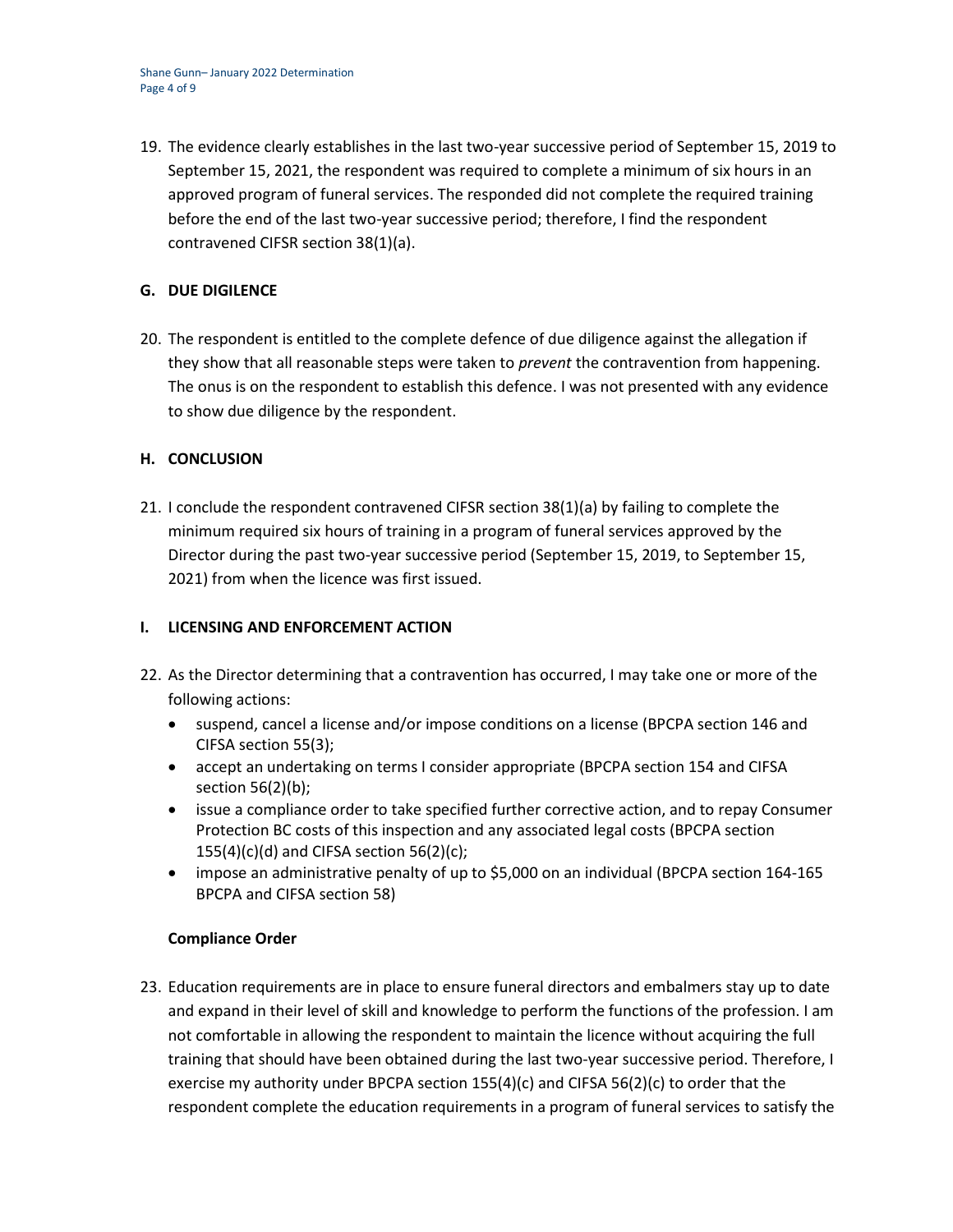minimum requirements that period. The respondent must also provide proof of course completion to Consumer Protection BC. These credits will be applied to the 2019 – 2021 period to satisfy the requirements for that period. For clarity, the respondent must still complete a minimum of 6 hours of approved training in a program of funeral services during the current successive period of 2021 - 2023. The precise terms are described in the Compliance Order attached to this decision.

24. I also exercise my authority under BPCPA section 155(4)(d) and CIFSA section 56(2)(c) to require the respondent reimburse Consumer Protection BC *partial* inspection costs associated with preparing the Report in the amount of \$150.00. Details of payment are described in the attached Compliance Order.

## **Administrative Penalty**

- 25. As per CIFSA section 58(1), an administrative monetary penalty ("AMP") may be imposed where a person contravenes a prescribed provision of the CIFSR. A contravention to CIFSA section 38(1)(a) and/or 38(1)(b) is prescribed by the Administrative Penalties Regulation and may, therefore, attract an AMP.
- 26. BPCPA section 164(2) and CIFSA section 58(3) set out the following factors that must be considered before imposing an AMP:
	- (a) previous enforcement actions for contraventions of a similar nature by the respondent
	- (b) the gravity and magnitude of the contravention
	- (c) the extent of the harm to others resulting from the contravention
	- (d) whether the contravention was repeated or continuous
	- (e) whether the contravention was deliberate
	- (f) any economic benefit derived by the person from the contravention
	- (g) the person's efforts to correct the contravention
- 27. For the contravention at issue, I consider all these factors to decide whether an AMP should be imposed. If imposing an AMP, to determine the *amount* that should be imposed, I consider the BPCPA section 164(2) and CIFSA section 58(3) factors together with the Consumer Protection BC policy, "Calculation of Administrative Monetary Penalties Policy and Procedures" (the "Policy"). The Policy model and rationale are discussed below.
- 28. The Policy, normally applied by Consumer Protection BC, sets out how the AMP amount is calculated, starting with a base penalty amount. The Policy helps to ensure calculations of AMP amounts are consistent, transparent, flexible, and proportionate to the contraventions at issue, and that suppliers subject to AMPs know how Consumer Protection BC interprets the BPCPA and CIFSA and analyses the criteria determining AMP amounts. Consumer Protection BC has developed the Policy from its experience and expertise in providing consumer protection services, and from its mandate to administer the BPCPA and CIFSA in the public interest.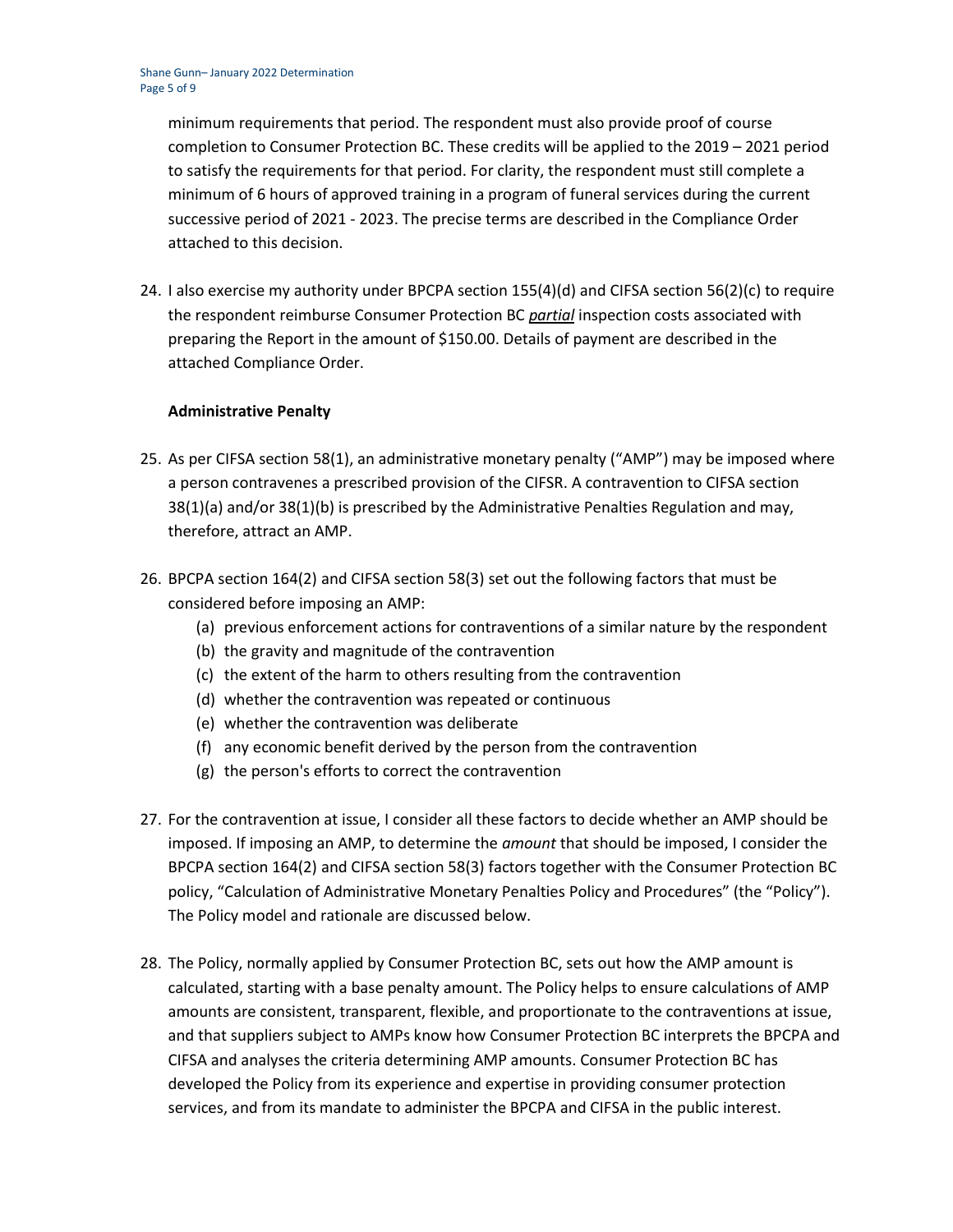- 29. According to the Policy, contraventions for which AMPs are imposed are first categorized into Type A, Type B, or Type C, as set out in the Appendix. Consumer Protection BC makes these assignments based on its purposes and experience in delivering consumer protection services in the public interest, and the consideration of two factors: (1) the inherent severity of harm specific to the contravention, and (2) the probability that a person will experience harm from the contravention.
- 30. After categorization of the contravention, the decision maker considers a set of "adjustment factors" laid out in the Policy. These "adjustment factors" are based on section 164 (2), plus one additional criterion consistent with the legislation. The Policy requires the decision maker to choose a "gravity" value for each adjustment factor based on consideration of the relevant aggravating or mitigating circumstances.
- 31. When applying the Policy, the decision maker is considering all the factors under BPCPA section 164 (2) and CIFSA section 58(3) in their calculation or analysis of the AMP amount that should be imposed. The decision maker continues by then deciding in their discretion whether the amounts in the Policy or different amounts imposed based on consideration of the factors under BPCPA section 164 (2) and CIFSA section 58(3) (and one additional related criterion) and any other relevant circumstances.
- 32. In the respondent's opportunity to be heard notice, I identified the Policy and advised that it will be applied as part of any decision that may impose an AMP. This notice further stated that the Policy can be viewed on our website and would be otherwise provided to the respondent in paper form upon its request. Therefore, in this hearing the respondent had an opportunity to respond to the Policy by making submissions on the appropriateness of its application or its consistency with criteria in the BPCPA and CIFSA. However, in this hearing I have not received any submissions from the respondent on the Policy.
- 33. I have determined that an AMP should be imposed for the respondent's failure to complete the minimum required six hours of training in a program of funeral services approved by the Director during the past 2-year successive period (September 15, 2019, to September 15, 2021), beginning from when the licence was first issued. I now will consider the specific AMP to be applied.

# **Calculation of the AMP amounts**

34. I first apply the Policy to calculate an AMP amounts. I then decide whether that amount or a different amount should be imposed based on consideration of the factors under BPCPA section 164(2) and CIFSA section 58(3), and one additional criterion, and any other relevant circumstances.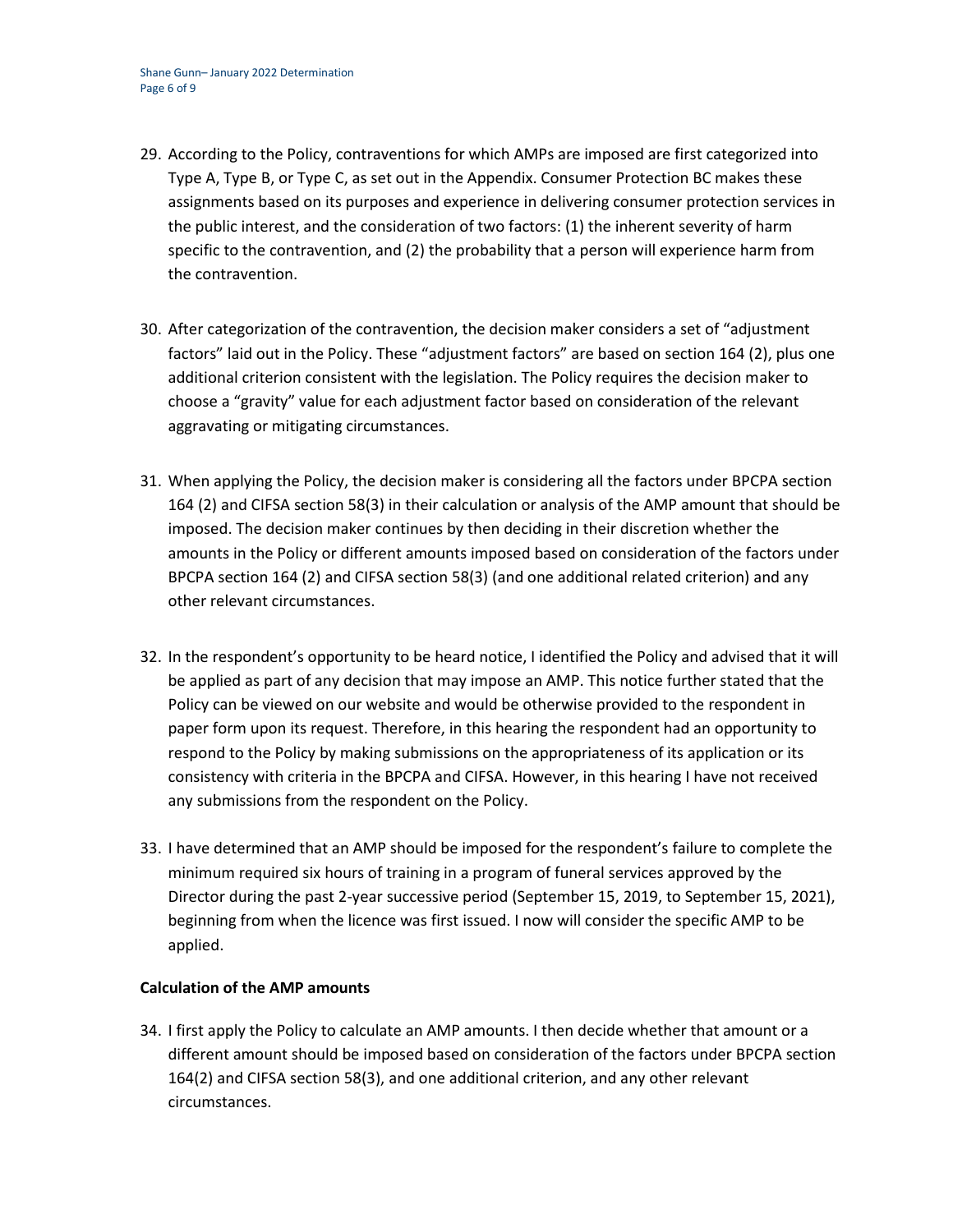- 35. A breach to CIFSR section 38(1)(a) is a Type A contravention under the Policy (page 20 Appendix A, line 225). I agree with this categorization given the circumstances of this violation. It represents the appropriate level of severity and potential harm for prescribed contraventions according to the Policy.
- 36. Consequently, according to the AMP "Matrix" in part 4.3 (page 5) of the Policy, the "base" amount for penalty is \$500.00 for an individual.
- 37. My assessment of the adjustment factors applicable to these contraventions under the Policy's penalty matrix is set out in the table below.

| <b>Adjustment Factor</b> |                                                                                        | <b>Effect</b><br>on<br>Gravity | <b>Analysis</b>                                                                                                                                                                                                                                                                                                                                                                                                                                                                                                                                           |
|--------------------------|----------------------------------------------------------------------------------------|--------------------------------|-----------------------------------------------------------------------------------------------------------------------------------------------------------------------------------------------------------------------------------------------------------------------------------------------------------------------------------------------------------------------------------------------------------------------------------------------------------------------------------------------------------------------------------------------------------|
| 1.                       | <b>Previous</b><br>enforcement<br>actions for<br>contraventions of a<br>similar nature | <sup>0</sup>                   | There are no previous enforcement actions by Consumer<br>Protection BC against the respondent. I maintain the gravity level<br>at neutral.                                                                                                                                                                                                                                                                                                                                                                                                                |
| 2.                       | <b>Gravity and</b><br>magnitude of the<br>contravention                                | $\Omega$                       | As mentioned in the decision, continuing education requirements<br>are in place to ensure funeral directors and embalmers grow and<br>expand their knowledge in the profession. The respondent has<br>continued to offer its service and professional expertise as a<br>funeral director without completing the requisite training.<br>Imposing an AMP is intended to correct the non-compliance and<br>deliver a message to the respondent about completing their<br>education requirements into the future. I maintain the gravity<br>level at neutral. |
| 3.                       | <b>Extent of the harm</b><br>to others resulting<br>from the<br>contravention          | $\mathbf{0}$                   | There is no evidence or basis to infer harm to others resulting<br>from the contraventions. I maintain the gravity level at neutral.                                                                                                                                                                                                                                                                                                                                                                                                                      |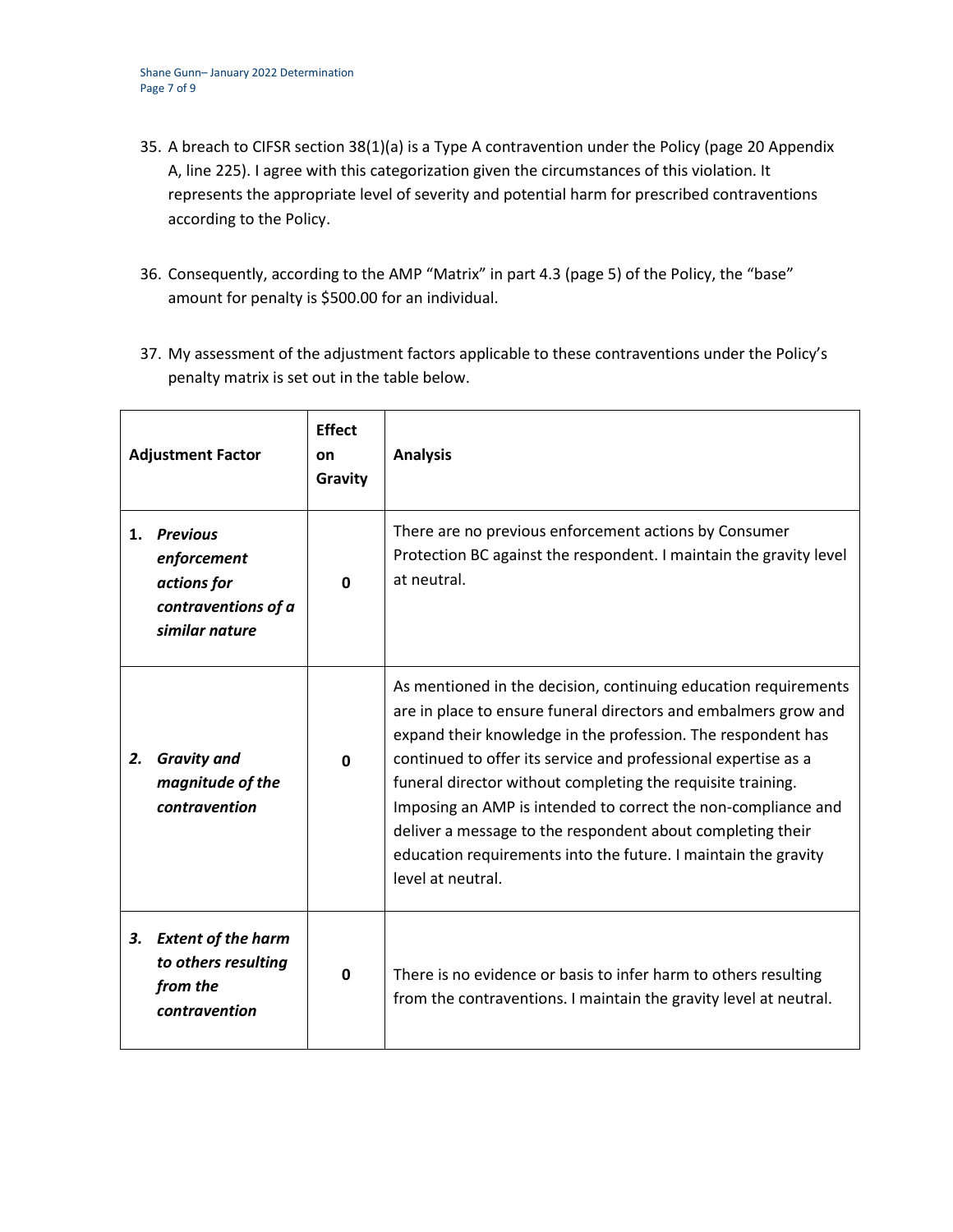| 4. | <b>Whether the</b><br>contravention was<br>repeated or<br>continuous                                                     | 0        | The contravention was not repeated or continuous. I maintain<br>the gravity level at neutral.                                                                                                                                                                                                                                                                                                                 |
|----|--------------------------------------------------------------------------------------------------------------------------|----------|---------------------------------------------------------------------------------------------------------------------------------------------------------------------------------------------------------------------------------------------------------------------------------------------------------------------------------------------------------------------------------------------------------------|
| 5. | <b>Whether the</b><br>contravention was<br>deliberate                                                                    | 0        | I have no reason to believe the respondent's actions were of a<br>deliberate or intentional nature. I maintain the gravity level at<br>neutral.                                                                                                                                                                                                                                                               |
| 6. | <b>Economic benefit</b><br>derived by the<br>person from the<br>contraventions                                           | $\Omega$ | I have no reason to believe the respondent derived any economic<br>benefit from the contravention. I maintain the gravity level at<br>neutral.                                                                                                                                                                                                                                                                |
| 7. | <b>Whether the person</b><br>made reasonable<br>efforts to mitigate<br>or reverse the<br>effects of the<br>contravention | O        | I have not been provided with any evidence to show the<br>respondent has taken steps to reverse the effects of the<br>contravention. Since September 15, 2021 when the remaining<br>three credits came due, the respondent has not taken any steps<br>to mitigate or reverse the contravention by taking an approved<br>course(s) to make up the missing credits. I maintain the gravity<br>level at neutral. |
| 8. | The person's efforts<br>to correct the<br>contraventions &<br>prevent recurrence                                         | 0        | I have not been given evidence on measures that will be taken to<br>ensure completion dates for education requirements are not<br>missed again. I maintain the gravity level at neutral.                                                                                                                                                                                                                      |

## **Final Calculation of AMP**

- 38. According to my application of the Policy and its AMP Matrix**,** the overall adjustment for the CIFSA section 38(1)(a) contravention involves an overall score of "zero."
- 39. The Policy determines that a violation of CIFSA section 38(1)(a) is a Type A contravention with a base penalty amount of \$500.00 for an individual. In this case, having found a gravity level of "zero" and in following the Matrix, I apply a penalty of **\$500.00**. In this hearing no additional relevant circumstances have been brought to bear on my analysis and calculation of penalty as